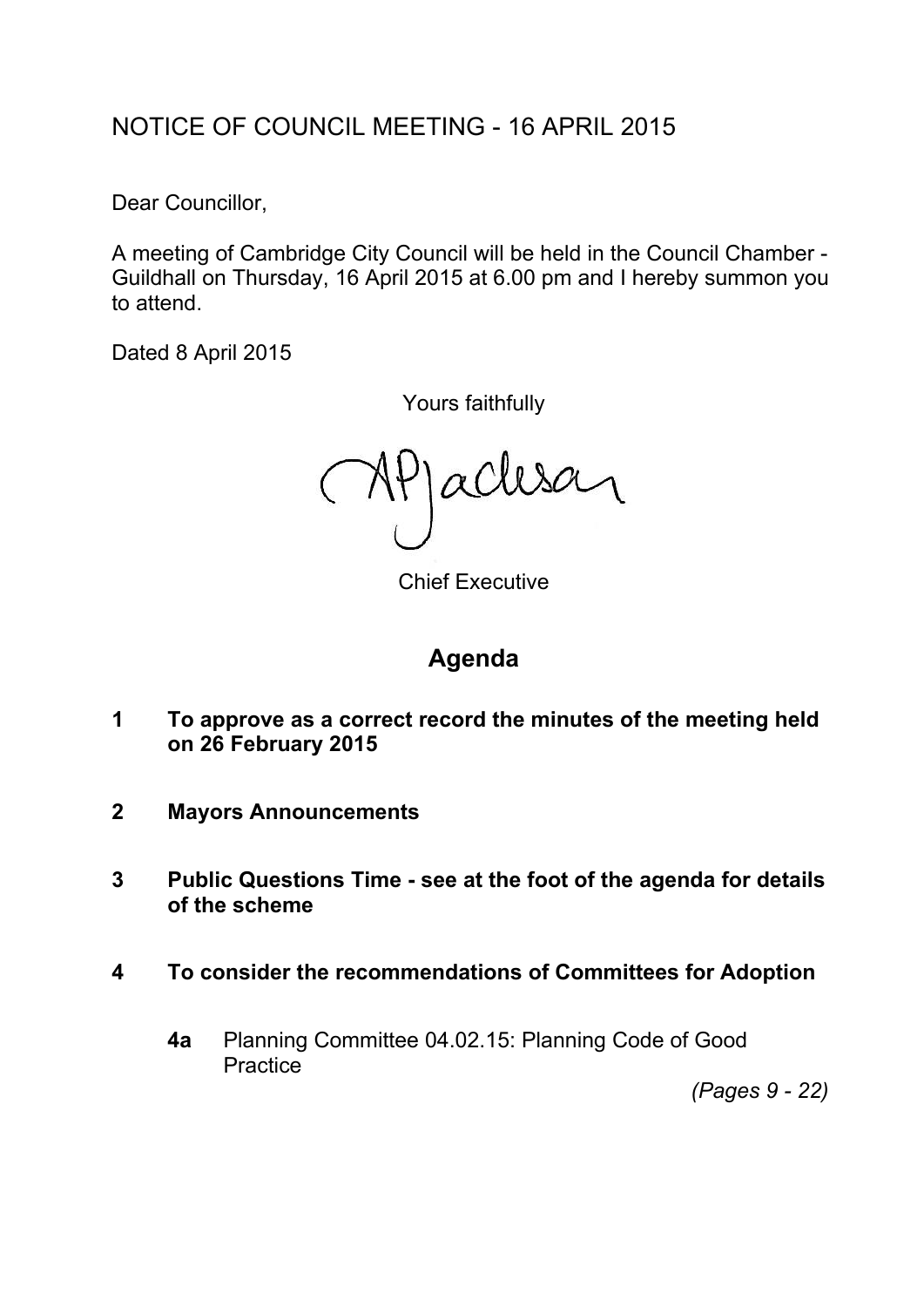**4b** Civic Affairs 18.03.15: Members Allowance Scheme

*(Pages 23 - 32)*

#### **5 To deal with Oral Questions**

#### **6 To consider the following Notices of Motion, notice of which has been given by:**

#### **6a Councillor M Smart**

#### Cambridge Central Library

The Council recognises the severe financial problems faced by all councils, including Cambridgeshire County Council being forced to make £30 million cuts in 2015/16 because of the latest annual 7% cut in Coalition Government funding, at a time of major pressures from rapidly rising adult care costs.

The Council considers that library provision is a key priority including for disadvantaged areas of the city and where use is greatest in the centre of Cambridge.

The Council therefore calls on the County Council General Purposes Committee to begin a totally fresh review on options for the Central Library, including all options for the third floor and other space given that

- the planned 3rd floor changes were not properly consulted on, nor the risks of the proposed changes fully assessed
- usage of the space in Central Library is increasing, including for study by young people as the city's population grows
- decisions on plans for relocating the Cambridgeshire Collection to Ely have not been finalised, including the need to take account of public consultation there too
- other alternatives to increase income and increase business use, to compensate for the cuts to the libraries budget, need to be considered instead of the loss of a whole floor in the Central Library.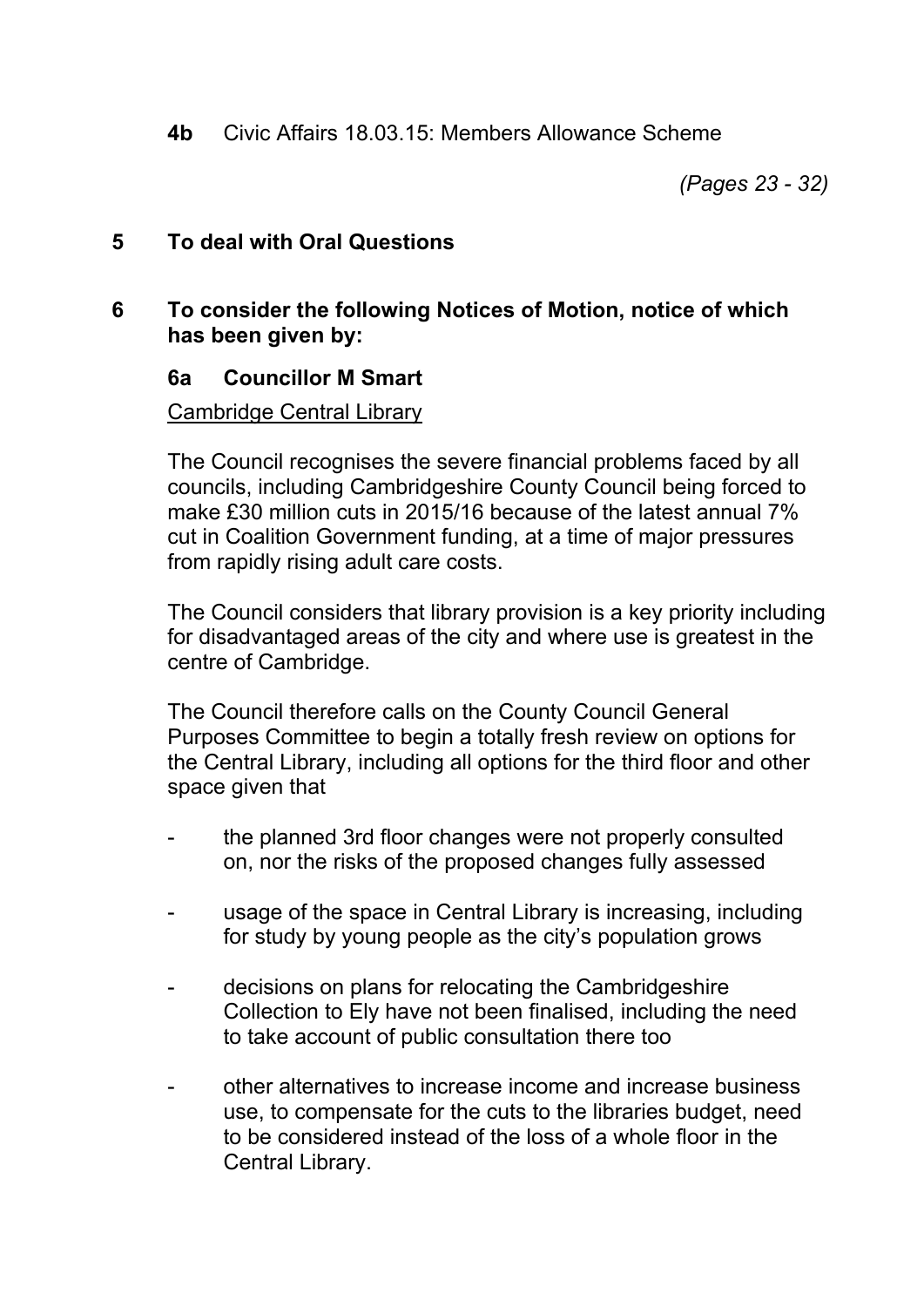### **6b Councillors Bick, C Smart, Blackhurst, Avery & Tucker**

#### General Funds Investment

Council calls on the Executive to reconsider the priority it has adopted to use the council's general funds to invest in commercial property above building more affordable homes for the people of the City.

#### **6c Councillor Pitt**

#### Asylum Seekers

The Council notes that asylum seekers can still legitimately be in the United Kingdom following initial refusal of their claims, because they are appealing the decision or because it is not possible for them to return home. Many originally refused applications are then allowed on appeal. However while waiting for a final outcome they can be left with minimal or no support and in some cases in destitution. The cashless azure card scheme does not give enough money for people to live on, does not allow them to save or use public transport, and is dehumanizing.

The principles of natural justice would suggest that they should have decent support to live and assistance with the legal process to ensure they are heard fairly. Refugees who have been waiting for our processes should be expected and allowed to work to support themselves, both to improve integration and reduce the burden on the state, during the legal processes.

The Council further notes the long standing campaigning of the "Still Human, Still Here" campaign to raise this issue.

#### The Council should

\* Bring a report to the relevant scrutiny committee to consider joining the "Still Human, Still Here" campaign and any impacts this may have on council activity as soon as reasonably possible.

\*Write to both Cambridge's MPs and to the Home Secretary and Immigration Minister, following the General Election, asking them to support those seeking protection from persecution.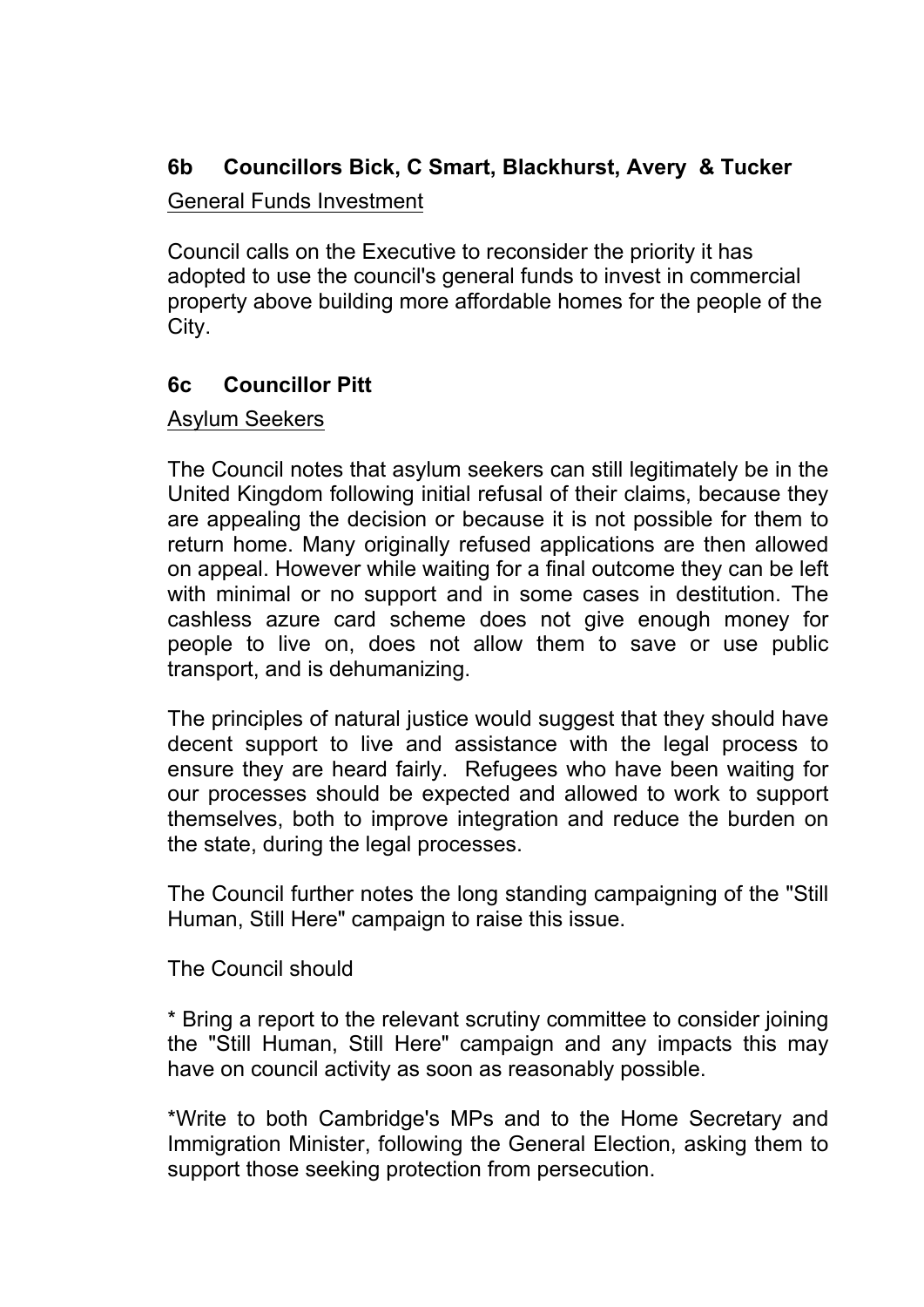\* Endorse the findings of the All Party Parliamentary Inquiry on Asylum Support for Children.

\* Ask group leaders to work through the Local Government Association to encourage other Councils to join the campaign.

#### **6d Councillor Herbert**

#### Conservators of the River Cam

The Council appoints three City Councillors to the Conservators of the River Cam. Following the resignation of Councillor Price, Council is requested to appoint Councillor Robertson to the vacancy so that he can attend the next meeting of the Conservators which is scheduled for 23 April 2015.

#### **7 Written Questions**

No discussion will take place on this item. Members will be asked to note the written questions and answers document as circulated around the Chamber.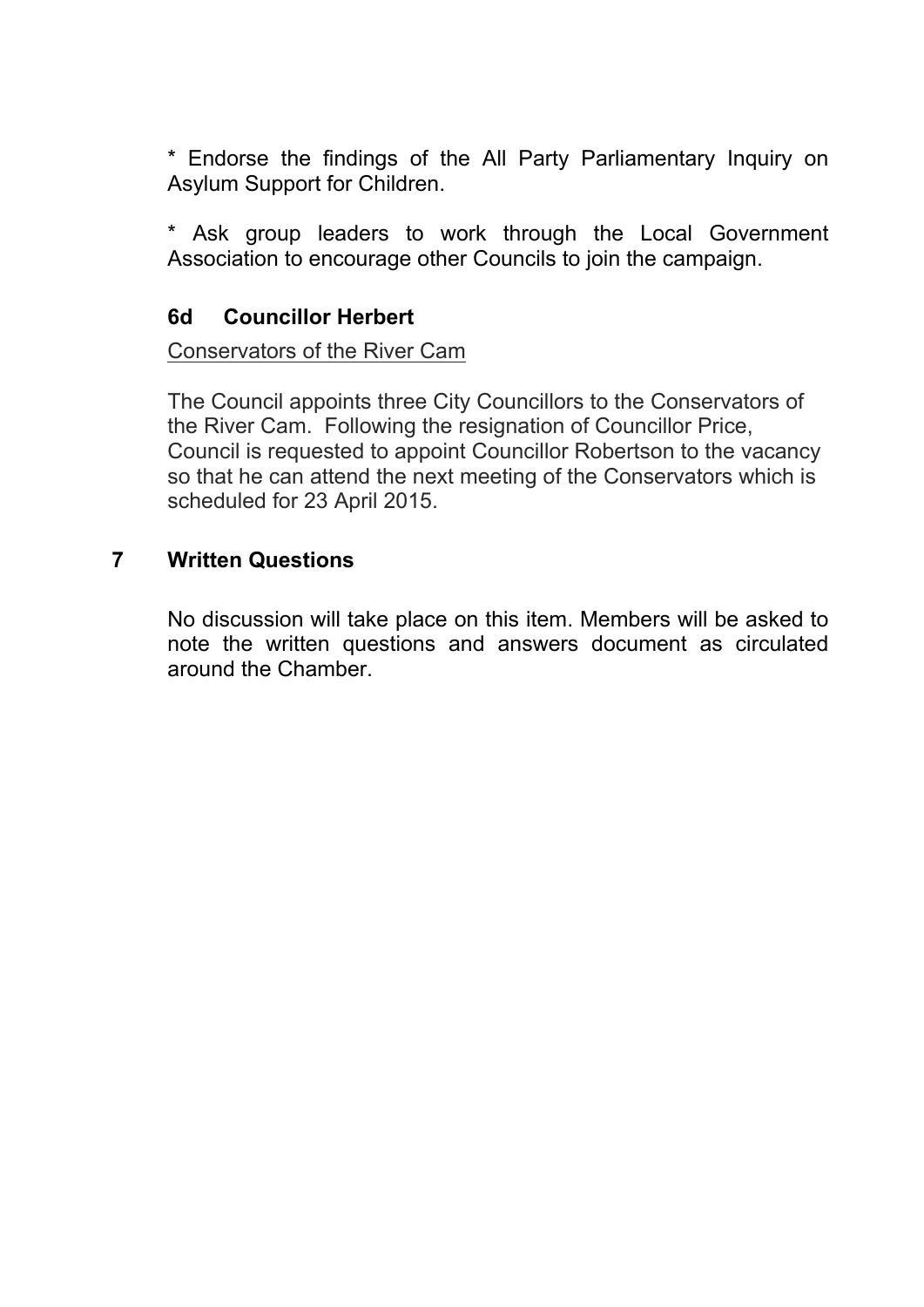# **Information for the Public**

**Location** The meeting is in the Guildhall on the Market Square (CB2 3QJ).

> Between 9 a.m. and 5 p.m. the building is accessible via Peas Hill, Guildhall Street and the Market Square entrances.

After 5 p.m. access is via the Peas Hill entrance.

All the meeting rooms (Committee Room 1, Committee 2 and the Council Chamber) are on the first floor, and are accessible via lifts or stairs.

**Public Participation** Some meetings may have parts that will be closed to the public, but the reasons for excluding the press and public will be given.

> Most meetings have an opportunity for members of the public to ask questions or make statements.

> To ask a question or make a statement please notify the Committee Manager (details listed on the front of the agenda) prior to the deadline.

- For questions and/or statements regarding items on the published agenda, the deadline is the start of the meeting.
- For questions and/or statements regarding items NOT on the published agenda, the deadline is 10 a.m. the day before the meeting.

Speaking on Planning or Licensing Applications is subject to other rules. Guidance for speaking on these issues can be obtained from Democratic Services on 01223 457013 or [democratic.services@cambridge.gov.uk.](mailto:democratic.services@cambridge.gov.uk)

Further information about speaking at a City Council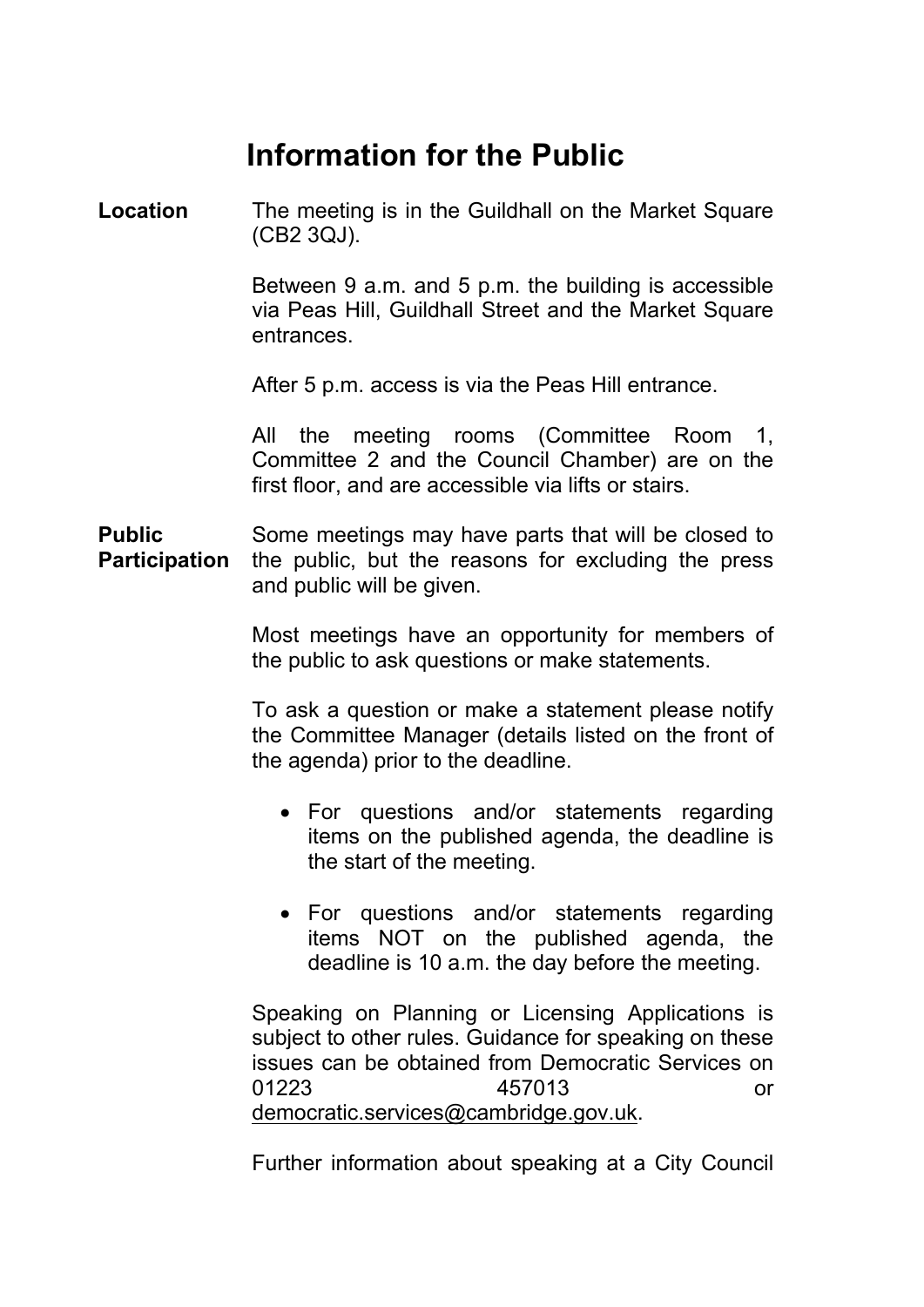meeting can be found at:

[https://www.cambridge.gov.uk/speaking-at](https://www.cambridge.gov.uk/speaking-at-committee-meetings)[committee-meetings](https://www.cambridge.gov.uk/speaking-at-committee-meetings)

Cambridge City Council would value your assistance in improving the public speaking process of committee meetings. If you have any feedback please contact Democratic Services on 01223 457013 or [democratic.services@cambridge.gov.uk.](mailto:democratic.services@cambridge.gov.uk)

**Filming, recording and photography** The Council is committed to being open and transparent in the way it conducts its decision making. The public may record (e.g. film, audio, tweet, blog) meetings which are open to the public.

> Anyone who does not want to be recorded should let the Chair of the meeting know. Those recording meetings are strongly urged to respect the wish of any member of the public not to be recorded.

**Fire Alarm** In the event of the fire alarm sounding please follow the instructions of Cambridge City Council staff.

**Facilities for** Level access to the Guildhall is via Peas Hill.

**disabled**

**people** A loop system is available in Committee Room 1, Committee Room 2 and the Council Chamber.

> Accessible toilets are available on the ground and first floor.

> Meeting papers are available in large print and other formats on request.

> For further assistance please contact Democratic Services on 01223 457013 or [democratic.services@cambridge.gov.uk.](mailto:democratic.services@cambridge.gov.uk)

**Queries on reports** on If you have a question or query regarding a committee report please contact the officer listed at the end of relevant report or Democratic Services on 01223 457013 or [democratic.services@cambridge.gov.uk.](mailto:democratic.services@cambridge.gov.uk)